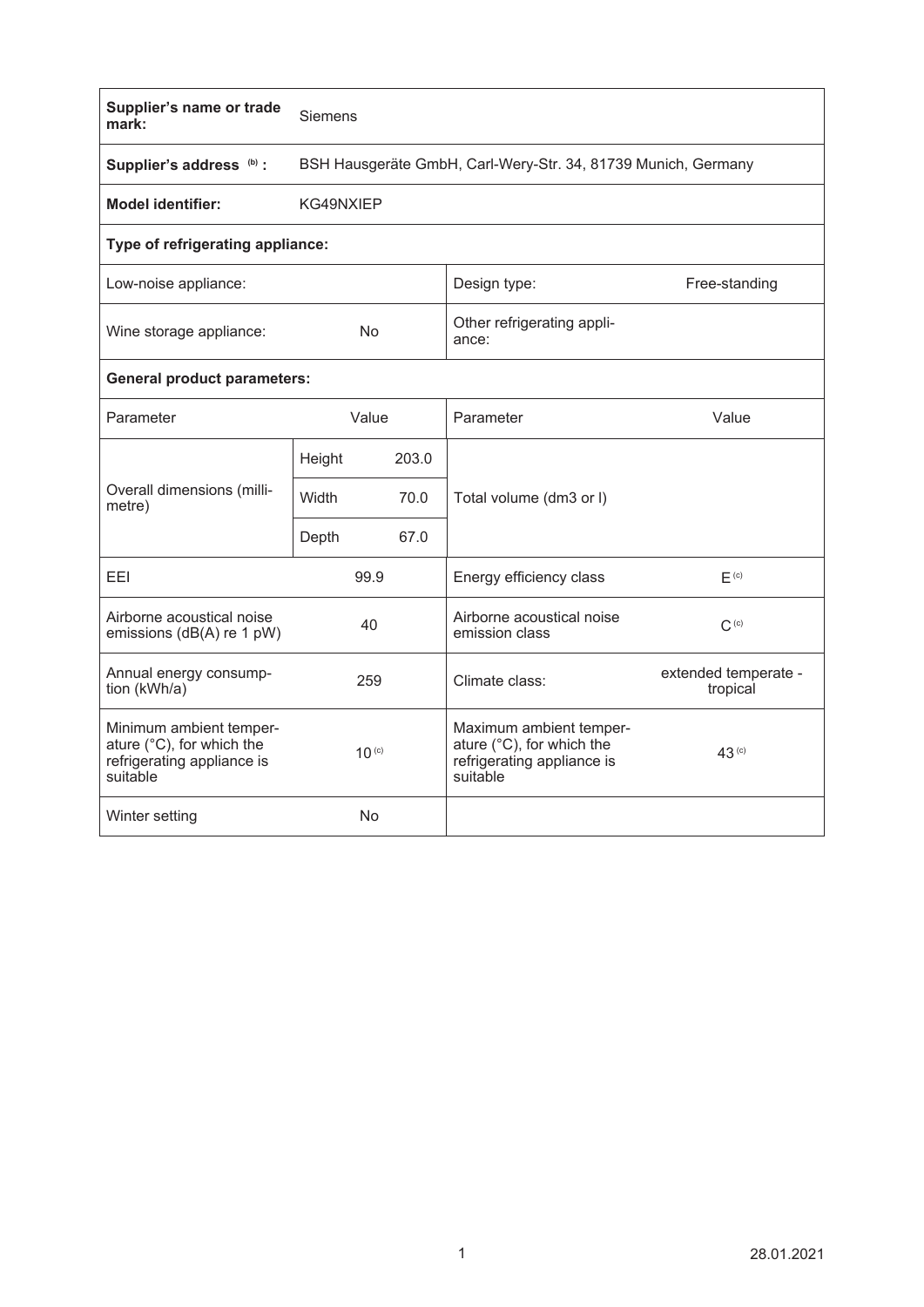| <b>Compartment Parameters:</b>                                             |     |                                                         |                                                                                                                                                                               |                                   |                                                                                 |  |  |  |
|----------------------------------------------------------------------------|-----|---------------------------------------------------------|-------------------------------------------------------------------------------------------------------------------------------------------------------------------------------|-----------------------------------|---------------------------------------------------------------------------------|--|--|--|
| Compartment type                                                           |     | Compartment parameters and values                       |                                                                                                                                                                               |                                   |                                                                                 |  |  |  |
|                                                                            |     | Com-<br>part-<br>ment<br>Volume<br>(dm3 or<br>$\vert$ ) | Recommended temperat-<br>ure setting for optimised<br>food storage (°C)<br>These settings shall not<br>contradict the storage con-<br>ditions set out in Annex IV,<br>Table 3 | Freezing<br>capacity<br>(kg/24 h) | Defrosting<br>type<br>(auto-de-<br>frost = $A$ ,<br>manual<br>$defrost =$<br>M) |  |  |  |
| Pantry                                                                     | No  | ٠                                                       |                                                                                                                                                                               |                                   | М                                                                               |  |  |  |
| Wine storage                                                               | No  |                                                         |                                                                                                                                                                               |                                   | M                                                                               |  |  |  |
| Wine storage 2                                                             | No  |                                                         |                                                                                                                                                                               |                                   | M                                                                               |  |  |  |
| Wine storage 3                                                             | No  | ٠                                                       |                                                                                                                                                                               |                                   | M                                                                               |  |  |  |
| Cellar                                                                     | No  | ۰                                                       |                                                                                                                                                                               |                                   | M                                                                               |  |  |  |
| Fresh food                                                                 | Yes | 330.0                                                   | 4                                                                                                                                                                             | ۳                                 | M                                                                               |  |  |  |
| Chill                                                                      | No  | $\blacksquare$                                          |                                                                                                                                                                               | $\overline{\phantom{0}}$          | M                                                                               |  |  |  |
| 0-star or ice- making                                                      | No  | $\blacksquare$                                          |                                                                                                                                                                               |                                   | M                                                                               |  |  |  |
| 1-star                                                                     | No  |                                                         |                                                                                                                                                                               |                                   | M                                                                               |  |  |  |
| 2-star                                                                     | No  |                                                         |                                                                                                                                                                               |                                   | M                                                                               |  |  |  |
| 3-star                                                                     | No  |                                                         |                                                                                                                                                                               |                                   | M                                                                               |  |  |  |
| 4-star                                                                     | Yes | 108.0                                                   | $-18$                                                                                                                                                                         |                                   | A                                                                               |  |  |  |
| 2-star section                                                             | No  |                                                         |                                                                                                                                                                               |                                   | M                                                                               |  |  |  |
| Variable temperature com-<br>partment                                      |     |                                                         |                                                                                                                                                                               |                                   |                                                                                 |  |  |  |
| For 4-star compartments                                                    |     |                                                         |                                                                                                                                                                               |                                   |                                                                                 |  |  |  |
| Fast freeze facility                                                       |     |                                                         |                                                                                                                                                                               |                                   |                                                                                 |  |  |  |
| Light source parameters (a) (b):                                           |     |                                                         |                                                                                                                                                                               |                                   |                                                                                 |  |  |  |
| Type of light source                                                       |     |                                                         |                                                                                                                                                                               |                                   |                                                                                 |  |  |  |
| Energy efficiency class                                                    |     |                                                         |                                                                                                                                                                               |                                   |                                                                                 |  |  |  |
| Minimum duration of the guarantee offered by the supplier (b) :<br>2 years |     |                                                         |                                                                                                                                                                               |                                   |                                                                                 |  |  |  |